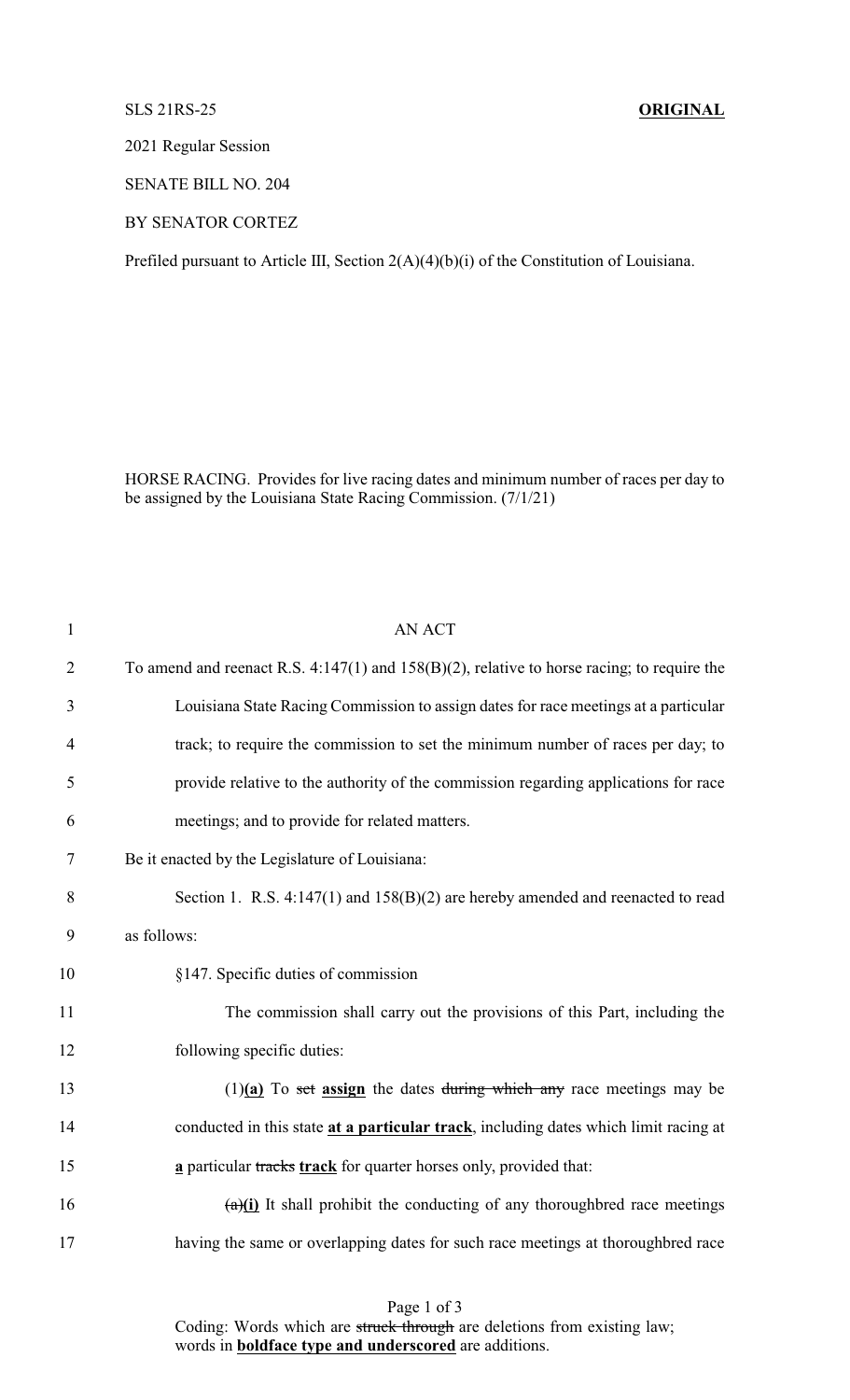| $\mathbf{1}$   | tracks within a radius of one hundred miles of each other; and                          |
|----------------|-----------------------------------------------------------------------------------------|
| $\overline{2}$ | $\overline{(b)}$ It shall prohibit the conducting of any exclusively quarter horse race |
| 3              | meetings having the same or overlapping dates for such race meetings at any other       |
| 4              | exclusively quarter horse track within a radius of one hundred miles of each other.     |
| 5              | However, nothing herein shall prevent presently licensed and existing tracks from       |
| 6              | conducting quarter horse races with any exclusive quarter horse track having the        |
| 7              | same or overlapping dates for race meetings.                                            |
| 8              | (b) To set the minimum number of live races required per race day at                    |
| 9              | a particular track.                                                                     |
| 10             | $\ast$<br>$\ast$<br>$\ast$                                                              |
| 11             | §158. License to operate a horse racing track; license to conduct race meetings         |
| 12             | $\ast$<br>$\ast$<br>∗                                                                   |
| 13             | <b>B.</b>                                                                               |
| 14             | $\ast$<br>*<br>∗                                                                        |
| 15             | $(2)(a)$ On or before the first of May and the first of September of each year,         |
| 16             | after receipt of the applications the commission shall convene to consider the refusal  |
| 17             | or granting of any licenses to conduct race meetings applied for. The commission        |
| 18             | shall assign dates for all race meetings in the state at each track and license in      |
| 19             | accordance therewith and shall set the minimum number of live races required            |
| 20             | per race day.                                                                           |
| 21             | The commission may deny an application, or any included race<br>(b)                     |
| 22             | dates, or assign different dates than that included in the application for any          |
| 23             | reason that it considers sufficient.                                                    |
| 24             | $\ast$<br>*<br>$\ast$                                                                   |
| 25             | Section 2. This Act shall become effective on July 1, 2021, and shall apply to race     |
| 26             | meetings held on and after October 1, 2021.                                             |